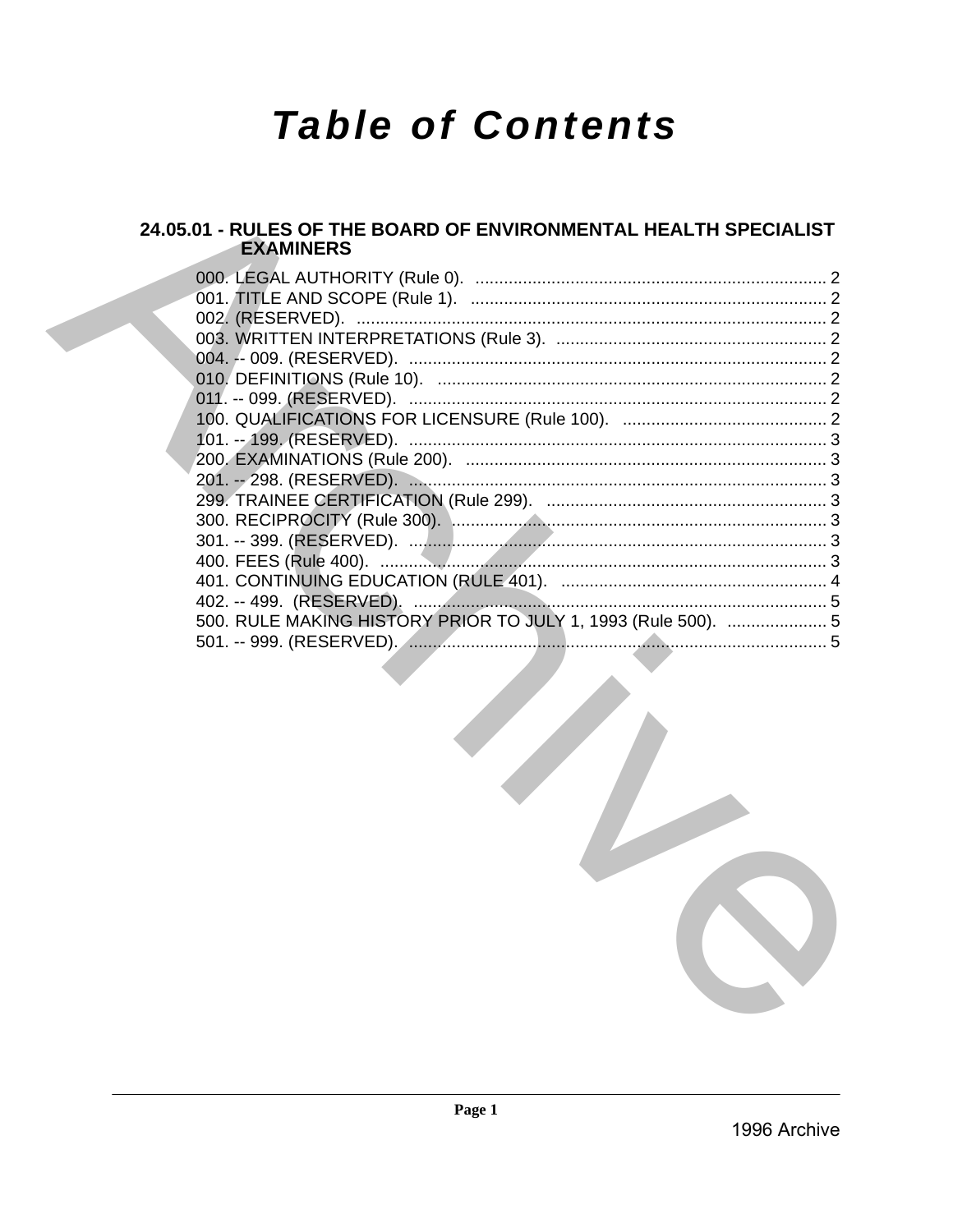#### **IDAPA 24 TITLE 05 Chapter 01**

# <span id="page-1-0"></span>**24.05.01 - RULES OF THE BOARD OF ENVIRONMENTAL HEALTH SPECIALIST EXAMINERS**

# <span id="page-1-1"></span>**000. LEGAL AUTHORITY (Rule 0).**

These rules are hereby prescribed and established pursuant to the authority vested in the Board of Environmental Health Specialist Examiners by the provisions of Sections 54-2403 and 54-2405, Idaho Code. (7-1-93)

# <span id="page-1-2"></span>**001. TITLE AND SCOPE (Rule 1).**

These rules shall be cited as IDAPA 24, Title 05, Chapter 01, "Rules of the Board of Environmental Health Specialist Examiners." (7-1-93)

#### <span id="page-1-3"></span>**002. (RESERVED).**

#### <span id="page-1-4"></span>**003. WRITTEN INTERPRETATIONS (Rule 3).**

The board may have written statements which pertain to the interpretation of the rules of this chapter. Such interpretations, if any, are available for public inspection and copying at cost in the main office of the Bureau of Occupational Licenses.

#### <span id="page-1-5"></span>**004. -- 009. (RESERVED).**

#### <span id="page-1-6"></span>**010. DEFINITIONS (Rule 10).**

01. Board. The Board of Environmental Health Specialist Examiners, as prescribed in Section 54-<br>Idaho Code. (7-1-93)  $2401(d)$ , Idaho Code.

#### <span id="page-1-7"></span>**011. -- 099. (RESERVED).**

# <span id="page-1-8"></span>**100. QUALIFICATIONS FOR LICENSURE (Rule 100).**

| Applicants for license to practice as an Environmental Health Specialist in Idaho must: |  | $(7-1-93)$ |
|-----------------------------------------------------------------------------------------|--|------------|
|                                                                                         |  |            |
|                                                                                         |  |            |
|                                                                                         |  |            |

01. Moral Character. Be of good moral character. (7-1-93)

02. Education and Experience. Have education and experience as prescribed in Title 54, Chapter 24, Idaho Code. (7-1-93) Idaho Code. (7-1-93)

03. Baccalaureate Degree. A baccalaureate degree in Environmental Health, Sanitary Science, Environmental Science or comparable degrees with a minimum of twenty (20) semester hours or thirty (30) quarter hours in environmental health shall be considered as equivalent to a baccalaureate degree in Public Health for purposes of licensing as an Environmental Health Specialist. Reference Section 54-2408, Idaho Code. (7-1-93) **24.05.01 • RULES OF THE BOARD OF ENVIRONMENTAL HEALTH SPECIALIST EXAMINERS<br>
1986.** LATERN ATTITUDENTY (Buther).<br>
The minister in the minister of the anti-stress of the minister of the minister of the Board of Environment

04. Credentials. Credentials to be filed by all applicants. (7-1-93)

a. An application shall be completed by all applicants for licensure upon a form prescribed by the Board of Environmental Health Specialist Examiners. The application is for permanent filing and will not be returned.  $(7-1-93)$ 

b. All applications shall be accompanied by an unmounted photograph, size 3 inches by 3 inches (3" x 3") (head and shoulders), taken not more than one (1) year prior to date of original application, which fact shall be attested to by the applicant's signature across the bottom of the picture and attested before a public official authorized to administer oaths. (7-1-93) to administer oaths.

c. The application shall be accompanied by transcripts showing all college or university education ees granted. (7-1-93) and degrees granted.

d. Application form shall show record of employment since leaving college or university, starting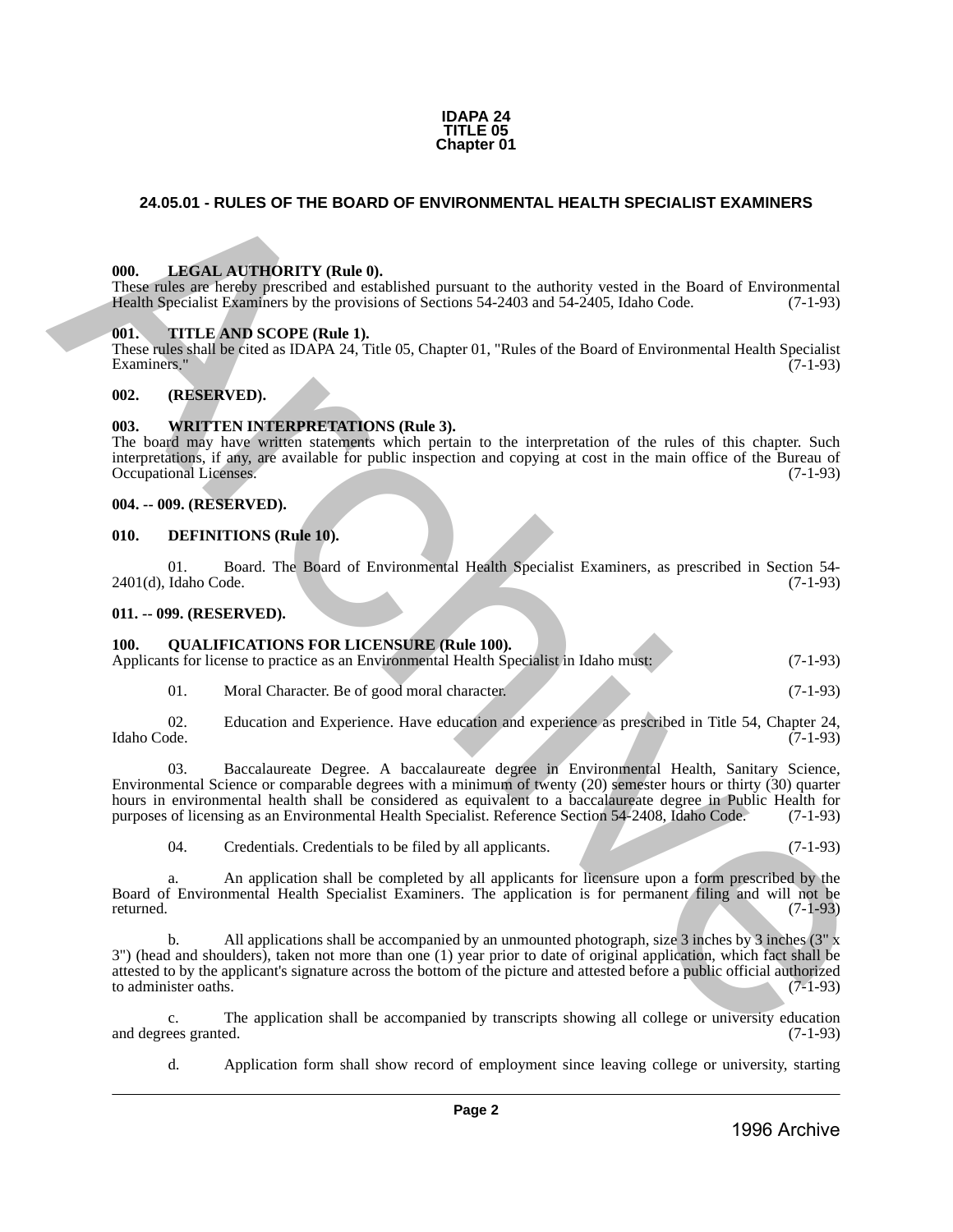with present employment and listing employment record in reverse order. (7-1-93)

e. Applicants who are currently registered as environmental health specialist trainees shall furnish recommendations from supervisor. (7-1-93)

f. Recommendations from three (3) individuals excluding close relatives. (7-1-93)

# <span id="page-2-0"></span>**101. -- 199. (RESERVED).**

# <span id="page-2-1"></span>**200. EXAMINATIONS (Rule 200).**

Location and Time. Examinations for license of an Environmental Health Specialist and Environmental Health Specialist Trainee in the state of Idaho shall be held annually at the Bureau of Occupational Licenses, Boise, Idaho, and such other dates and places as may be required and designated by the Board of Examiners. (7-1-93)

02. Deadline. Applications for examination must be received by the Bureau of Occupational Licenses<br>
(7-1-93) sixty  $(60)$  days prior to examination.

Content of Exam. No applicant will be considered in substantial conformance with the basic policies and principles set forth in the Environmental Health Specialist Act until he has successfully passed the prescribed examination. The examination shall consist of a written examination as prepared by the Professional Examination Services, 475 Riverside Drive, New York, NY 10115, and/or such other written or oral examination as may be determined by the Board. There will be no refund if the examination is failed. (7-1-93) with present employment and three generations have a constraint the serves in the serves and the serves and the serves and the serves and the serves and the serves and the serves and the serves and the serves and the serv

04. Passing Score. The passing score in the examination shall be a seventy (70%) percent score as by the Professional Examination Services. (7-1-93) reported by the Professional Examination Services.

# <span id="page-2-2"></span>**201. -- 298. (RESERVED).**

# <span id="page-2-3"></span>**299. TRAINEE CERTIFICATION (Rule 299).**

An applicant who has successfully completed the examination and who is otherwise qualified for licensure as an environmental health specialist as a trainee may apply for a certification of registration in order to complete the experience requirement set forth in Section 54-2408, Idaho Code. (3-23-95)

| 01. | Fee. A twenty-five dollar (\$25) fee must accompany the application. | $(3-23-95)$ |
|-----|----------------------------------------------------------------------|-------------|
|-----|----------------------------------------------------------------------|-------------|

02. Certification of Registration. The certification of registration which will be issued to such an applicant will not remain in effect for any period longer than that specifically required to obtain the experience referred to in 54-2408, Idaho Code, and in no case will it be in effect for a period longer than three (3) years.

(3-23-95)

03. Maximum Number of Certificates. No more than two (2) certificates of registration will be issued to any applicant. A qualified applicant will receive an initial certification of registration and will be entitled to apply<br>for one additional certification of registration only if necessary to complete the experience requ for one additional certification of registration only if necessary to complete the experience requirement.

# <span id="page-2-4"></span>**300. RECIPROCITY (Rule 300).**

Reciprocity may be arranged by the Board through the Bureau of Occupational Licenses with states having substantially equal requirements. All applications for licensure by reciprocity must be reviewed and approved by the Board. (7-1-93)  $Board.$  (7-1-93)

# <span id="page-2-5"></span>**301. -- 399. (RESERVED).**

# <span id="page-2-6"></span>**400. FEES (Rule 400).**

Fee to Accompany Application. Every application must be accompanied by the application fee examination fee or reciprocity fee whichever is appropriate. (7-1-93) together with the examination fee or reciprocity fee whichever is appropriate.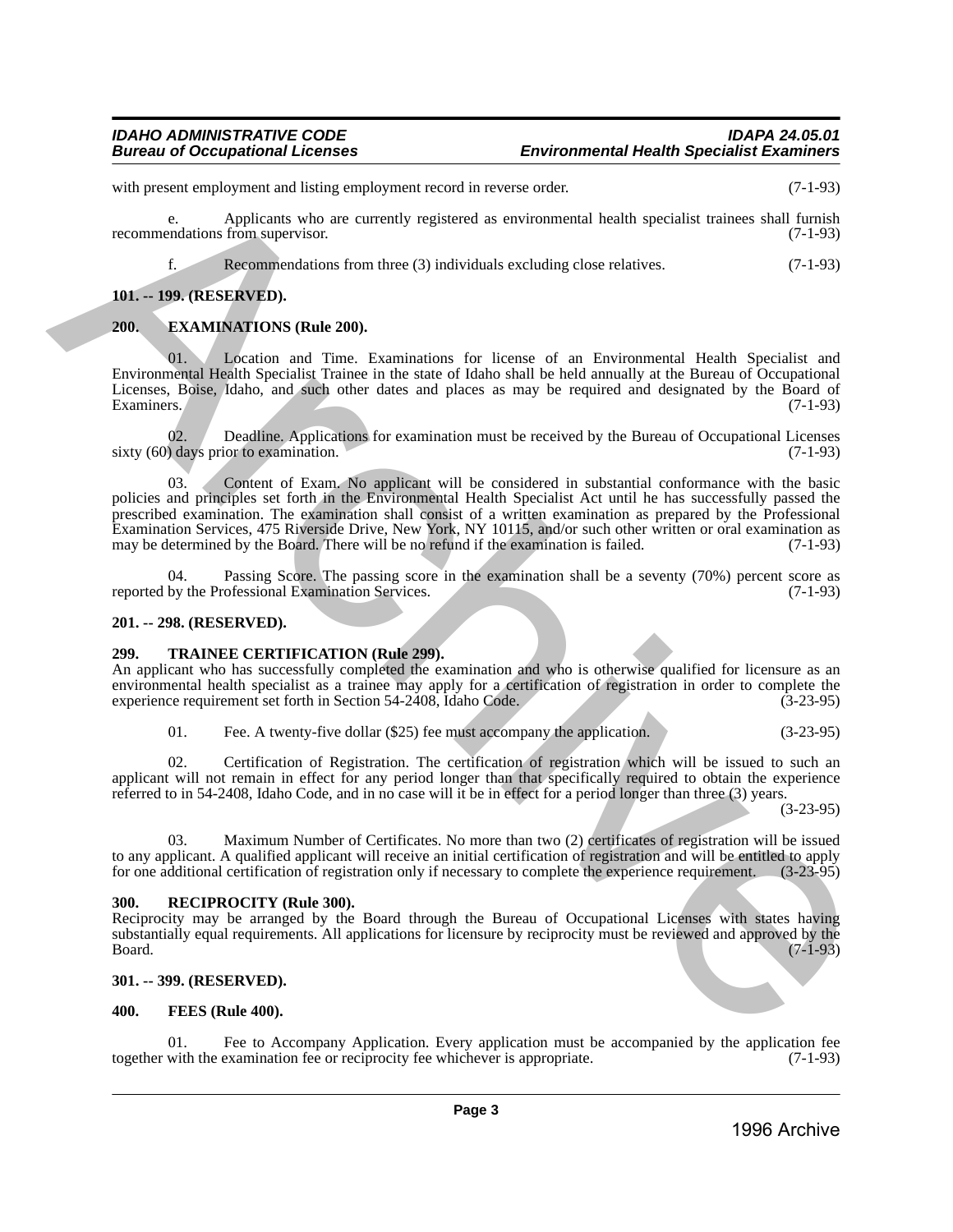|  | 03.            | Fee Schedule. As required by law, the Board has established the following fees:                   |            |  |  |
|--|----------------|---------------------------------------------------------------------------------------------------|------------|--|--|
|  | $a_{\cdot}$    | Annual renewal fee - Fifty dollars (\$560).                                                       | $(7-1-93)$ |  |  |
|  | b.             | Application fee - Twenty-five dollars (\$25).                                                     | $(7-1-93)$ |  |  |
|  | c.             | Examination fee - Seventy-five dollars (\$75).                                                    | $(7-1-93)$ |  |  |
|  | d.             | Reexamination fee - Seventy-five dollars (\$75).                                                  | $(7-1-93)$ |  |  |
|  | e <sub>1</sub> | Reciprocity fee - Seventy-five dollars (\$75).                                                    | $(7-1-93)$ |  |  |
|  | f.             | Certificate fee - Five dollars (\$5).                                                             | $(7-1-93)$ |  |  |
|  | 04.            | Certificate Fee. The certificate fee is required when changing to Environmental Health Specialist |            |  |  |

|  | Fees are not Refundable. Fees are not refundable. | $(7-1-93)$ |
|--|---------------------------------------------------|------------|
|--|---------------------------------------------------|------------|

# <span id="page-3-0"></span>**401. CONTINUING EDUCATION (RULE 401).**

|                     | 02.                         | Reexam Fee. The application fee is not required when applying for reexamination unless the prior<br>existing application has been terminated by board action and the applicant is required to submit another complete<br>application as in the case of one applying for the first time. | $(7-1-93)$  |
|---------------------|-----------------------------|-----------------------------------------------------------------------------------------------------------------------------------------------------------------------------------------------------------------------------------------------------------------------------------------|-------------|
|                     | 03.                         | Fee Schedule. As required by law, the Board has established the following fees:                                                                                                                                                                                                         | $(7-1-93)$  |
|                     | a.                          | Annual renewal fee - Fifty dollars (\$560).                                                                                                                                                                                                                                             | $(7-1-93)$  |
|                     | b.                          | Application fee - Twenty-five dollars (\$25).                                                                                                                                                                                                                                           | $(7-1-93)$  |
|                     | c.                          | Examination fee - Seventy-five dollars (\$75).                                                                                                                                                                                                                                          | $(7-1-93)$  |
|                     | d.                          | Reexamination fee - Seventy-five dollars (\$75).                                                                                                                                                                                                                                        | $(7-1-93)$  |
|                     | e.                          | Reciprocity fee - Seventy-five dollars (\$75).                                                                                                                                                                                                                                          | $(7-1-93)$  |
|                     | f.                          | Certificate fee - Five dollars (\$5).                                                                                                                                                                                                                                                   | $(7-1-93)$  |
|                     | 04.<br>from trainee status. | Certificate Fee. The certificate fee is required when changing to Environmental Health Specialist                                                                                                                                                                                       | $(7-1-93)$  |
|                     | 05.                         | Fees are not Refundable. Fees are not refundable.                                                                                                                                                                                                                                       | $(7-1-93)$  |
| 401.<br>licensure). |                             | <b>CONTINUING EDUCATION (RULE 401).</b><br>Each environmental health specialist licensed by the state of Idaho shall attend twenty-four (24) clock hours of<br>approved education courses in each two (2) year period (based on the July 1 renewal date and the year of original        | $(3-23-95)$ |
|                     | 01.                         | Courses. Education courses must include training in topics such as but not limited to:                                                                                                                                                                                                  | $(3-23-95)$ |
|                     | a.                          | Milk and food sanitation.                                                                                                                                                                                                                                                               | $(3-23-95)$ |
|                     | b.                          | Public and private water supply.                                                                                                                                                                                                                                                        | $(3-23-95)$ |
|                     | c.                          | Water quality.                                                                                                                                                                                                                                                                          | $(3-23-95)$ |
|                     | d.                          | Public and private wastewater management.                                                                                                                                                                                                                                               | $(3-23-95)$ |
|                     | e.                          | Water recreational facilities.                                                                                                                                                                                                                                                          | $(3-23-95)$ |
|                     | f.                          | Air quality.                                                                                                                                                                                                                                                                            | $(3-23-95)$ |
|                     | g.                          | Solid and hazardous waste management.                                                                                                                                                                                                                                                   | $(3-23-95)$ |
|                     | h.                          | Occupational health and safety.                                                                                                                                                                                                                                                         | $(3-23-95)$ |
|                     | $\mathbf i.$                | Institutional health and safety.                                                                                                                                                                                                                                                        | $(3-23-95)$ |
|                     | j.                          | Vector control.                                                                                                                                                                                                                                                                         | $(3-23-95)$ |
|                     | k.                          | Noise control.                                                                                                                                                                                                                                                                          | $(3-23-95)$ |
|                     | 1.                          | Epidemiology.                                                                                                                                                                                                                                                                           | $(3-23-95)$ |
|                     | m.                          | Industrial hygiene.                                                                                                                                                                                                                                                                     | $(3-23-95)$ |
|                     |                             |                                                                                                                                                                                                                                                                                         |             |